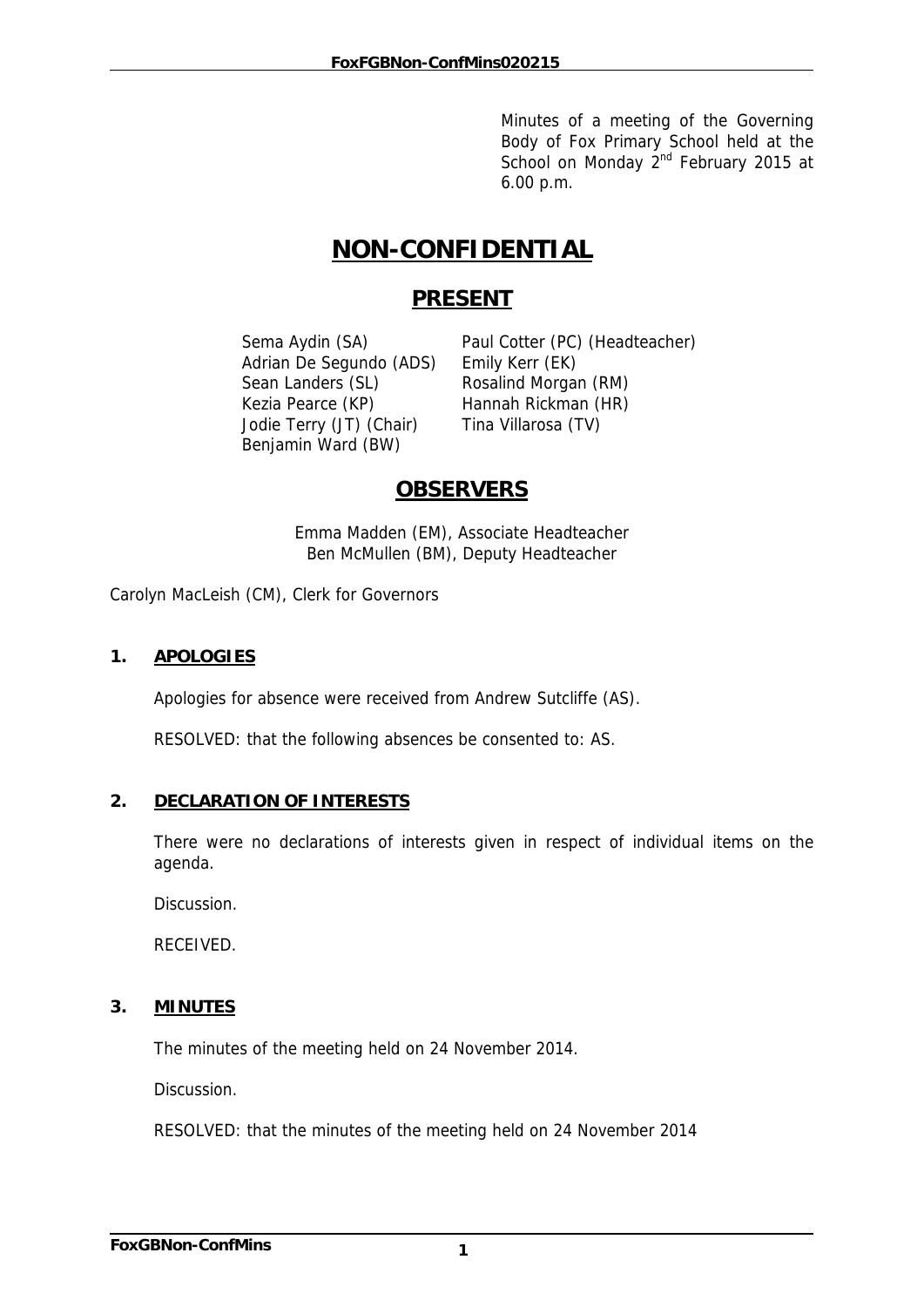# **4. MATTERS ARISING FROM THE MINUTES**

#### **4.1 (item 4.2 Matters Arising from the Minutes - Admissions)**

EK updated governors on the most recent information about the revisions of the School's admissions policy and the School's discussions with the LA to agree the School's admissions criteria. Governors were reminded that the aim of the changes would be to increase the number of disadvantaged pupils in the School and to ensure there was equality of opportunity for all eligible children to attend the School. EK highlighted the following points to governors:

- the LA had revised their position since the last governors meeting and had agreed not to change the criteria for 2016, however they were keen to have the changes in places for the September 2017 admissions;
- Wendy Anthony (LA Admissions Officer) would come to a governors meeting and discuss the School's options when changing their policy.

Governors thanked EK for her work in reviewing the policy and liaising with the LA. Governors raised the following points in discussion:

- governors agreed that it would be a good next step to invite Ms Anthony to present to them their options in drafting a new policy;
- governors asked why the School did not adopt the approach of allowing a certain number of FSM pupils into the School;
- EK advised that she had not found a school within the Tri-Borough who had elected to take that approach and therefore the LA were reluctant to adopt an untested approach;
- a governor advised that they believed a free school in west London had adopted this approach, governors agreed they would discuss the matter further and seek advice from the LA.

# **4.2 (item 14 Chair's Action)**

JT reported that she had met with the Chair of Governors of Grinling Gibbons. She reported the following key points from her discussion:

- the School had just added a third school to its group;
- the School was located in Deptford which had a high level of deprivation and a large number of the pupils were on FSM's;
- they have one GB meeting per term and were very focused in their committee discussions. All procedural work was carried out outside of governor meetings and the GB was purely focused on strategy.

Discussion.

RESOLVED: that Wendy Anthony (LA Admissions Officer) be invited to speak to governors at their next meeting in reference to changing the School's Admission's Policy for 2017-18.

#### **5. COMMITTEE MINUTES AND MATTERS ARISING FROM THE MINUTES**

# **5.1 Finance and HR Committee (29th January 2015)**

Governors were advised that the minutes for both committees could be located on the Governor's Google drive.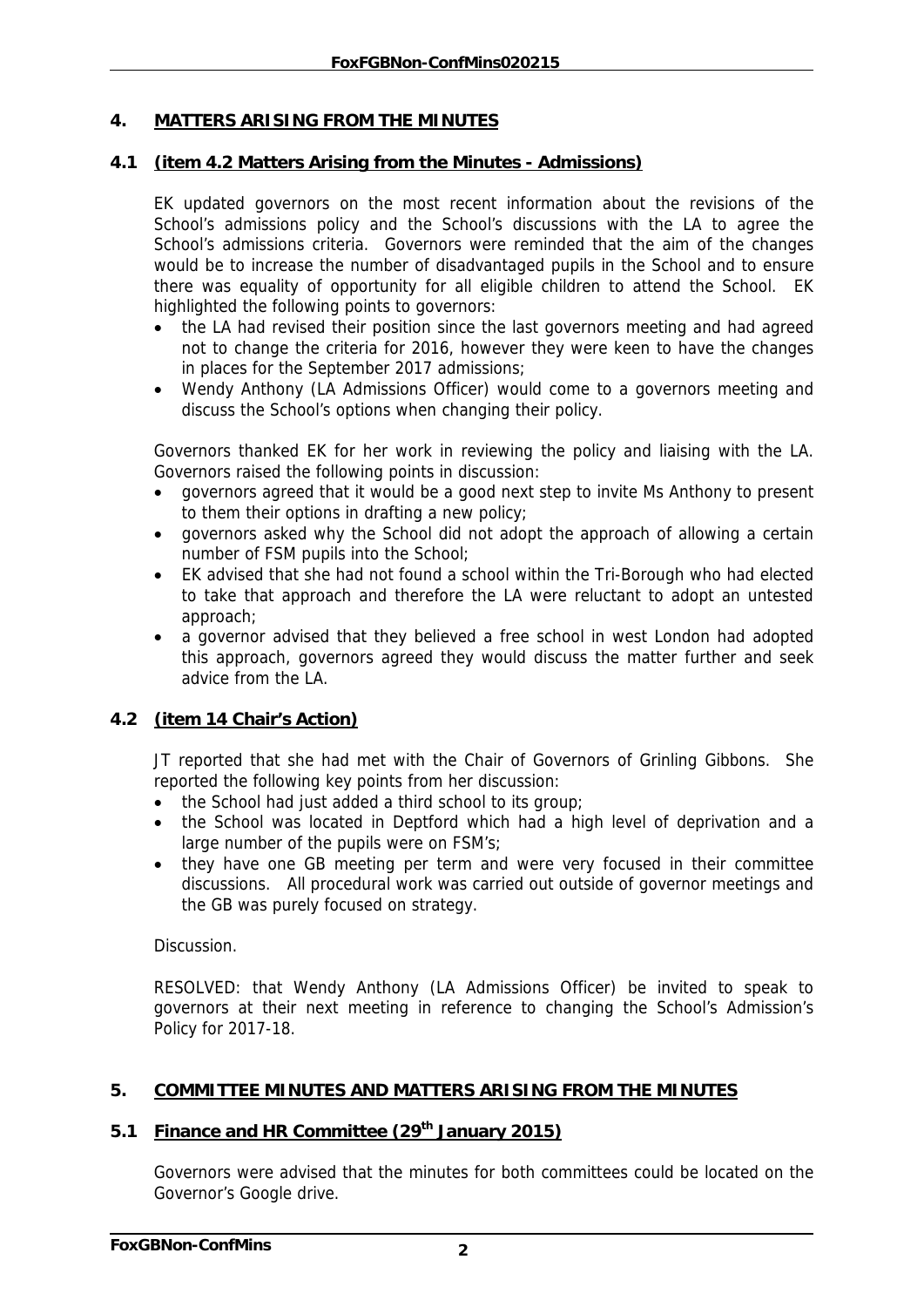ADS highlighted the following points discussed in the HR committee:

- recruiting for Art teacher for 2015 and EH returning next year as Music teacher 3 days a week;
- recruiting for Schools Direct positions. 8 of 12 positions filled:
- well-being event successful. Staff very appreciative;
- JT conducted a random check on safer recruitment procedures. All in very good order and JT complimented GD on keeping such a well ordered system - something that contributed greatly to the safe guarding of Fox children;
- discussed the need for 3 fulltime office staff;
- agreed that cost of Wellbeing week should be covered by School fund as it represented good value as a method of retention and incentive for staff;
- next meeting 26th February 9am.

JT highlighted the following points discussed in the Finance committee:

- Fox play has new staff and is just short of breaking even. No complaints about price increase;
- SFVS is still current with only some dates to be updated;
- forecast showing minor change to contingency. School able to provide assurance that contingency will be higher than budgeted in the final outturn;
- the LA will fund the amount Fox had committed to the building project;
- "Keep it Fox" running at approx. £2k per month;
- discussion around GD role and the resourcing in the office in the event of Federation;
- next meeting 26th February 9am.

The following points were raised in discussion:

- PC had advised the committee that the School were holding a well-being week to reward teachers for their hard work. The committee had approved the funding of the week from the School Fund (approx £1000);
- RM informed governors that staff had been incredibly appreciative of the week, she added that pupils had joined in by bringing in food for their class teachers;
- governors were advised that both committees had reviewed their terms of reference and recommended to the GB that it formally approve them.

# 5.2 Curriculum Committee (27<sup>th</sup> January 2015)

Governors were advised that the minutes for the committee could be located on the Governor's Google drive.

SA, Committee Chair, reported on the issues discussed at the meeting, namely:

- key Pupil Premium data messages:
	- Disadvantaged pupils attainment is above age related expectations in all subject in all year groups, apart from writing in Y5 and Y1.
	- Extensive intervention is in place in all year groups where the gaps between PP and non-PP are significant, or PP is not in line with national expectations.
	- Existing interventions all having positive impact on pupil progress, and supporting pupils to access whole class teaching.
- EM and CR performed guided reading sweep over two weeks across school. This involved observing teaching, looking at books and providing feedback to teachers with follow up CPD where required. Guided reading sweep was very strong. The school will continue to support all year groups;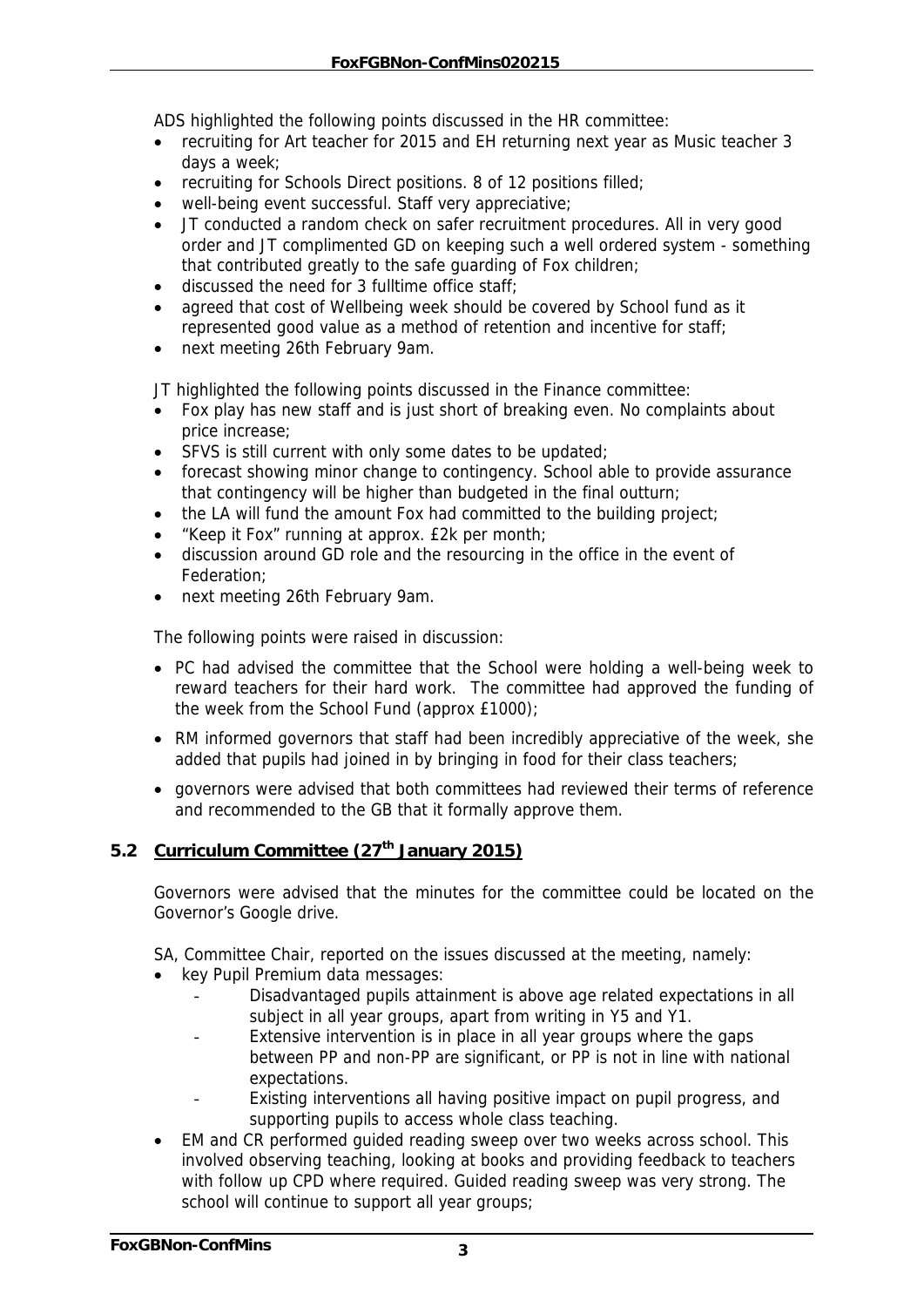- pupil feedback on mixed ability maths has been 75% positive;
- "Math Mastery" taught in Reception and Y1. SA will observe a lesson. Children will have additional math sessions in their timetables;
- PE and Art provision in the timetable is unchanged (slightly more art due to Ms Flegg's availability;
- Music provision being covered by Mr Hardisty, Mr Watkins, class teachers and specialist teachers;
- duration of playtime is unchanged but running games such as 'it' are not allowed due to high number of accidents;
- next meeting 24th February 8am.

The following points were raised in discussion:

- the Science link governor visit had been scheduled for later this term (AS);
- the Humanities (Geography, History and RE) link governor visit would be scheduled for later this term (SL);
- JT had conducted her Literacy link governor visit;
- Literacy and Humanities would be discussed at the next meeting;
- the committee had reviewed its terms of reference and recommended them to governors for full approval.

#### 5.3 Premises Committee (27<sup>th</sup> January 2015)

Governors were advised that the minutes for the committee could be located on the Governor's Google drive.

The committee had reviewed its terms of reference and recommended them to governors for full approval.

KP, Committee Chair, stated that she would report on the Premises committee under the report on the School's Redevelopment.

Discussion.

RESOLVED: that the following committee terms of reference be approved unanimously for the academic year 2014-15:

- Finance Committee
- HR and Pay Committee
- Curriculum Committee
- Premises Committee

#### **6. REPORT ON THE ASHBURNHAM FEDERATION CONSULATION**

JT and BW referred governors to the pre-circulated Federation Consultation document. They updated governors on the following points:

• all responses to the consultation document would be collated and presented to governors at the next meeting;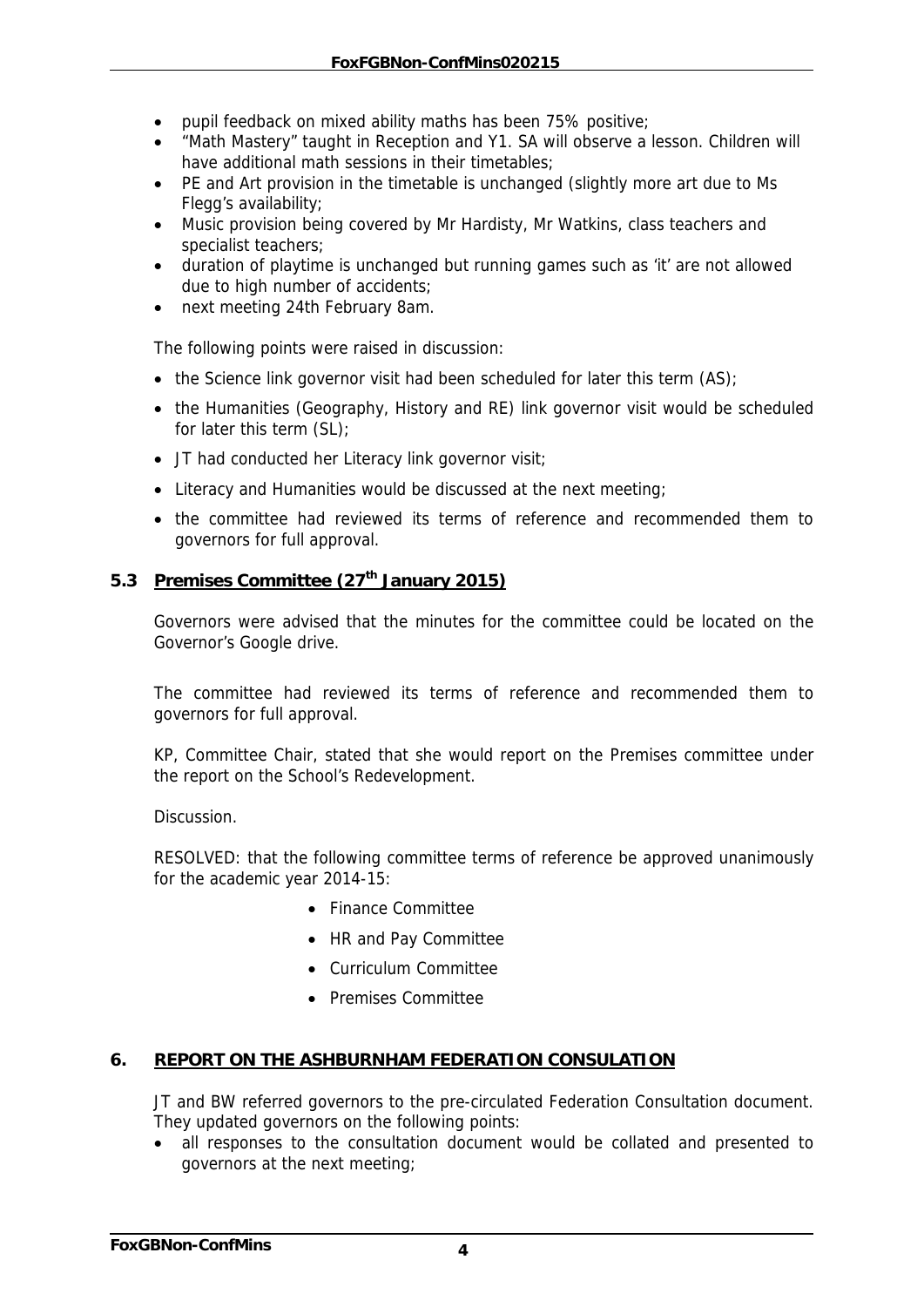- JT advised that she had met with some parents who had heard about the proposal and had concerns about the affect on the School and its pupils. The feedback from the meeting had been mainly positive with the majority of parents expressing their support for the federation;
- BW advised that both sets (Fox and Ashburnham) of governing bodies had agreed the text in the consultation document and had been sent to both sets of pupils homes;
- there would be a six-week consultation programme with all stakeholders, which would end on 2<sup>nd</sup> March. The results would be compiled and reported back to both governing bodies who would then vote on the proposal of federation;
- the School would receive the consultation results at the GB meeting on Monday 30 March 2015;
- a session had been held for parents on the first Friday of the term. The session had been led by PC and attended by staff, JT and BW, who had helped to answer parents questions;
- parents had been very positive about the contribution of staff to the session and reassured by the presence and support of the proposal by parent governors;
- JT reported that there would be another session (Thursday 12 February at 4pm) scheduled for parents and the School would try to ensure as many parents as possible attended. The meeting would be combined with a meeting where Soil Fix could present to governors on their work to remove the bank in the School grounds;
- BW added that he and JT were trying to arrange an informal governor sessions for both school's governors prior to the next GB meeting;
- JT stated that there was still a lot of work to be carried out to finalise the structure of the GB and committees post federation;
- the School would talk to the School Council about the proposed federation. School Council members would then discuss with their individual classes, which would then ensure pupils were a part of the process;
- PC reported that he has spoke to pupils about the proposals in an assembly;
- EM added that the schools were working together and she gave the example of the Y4 joint debating scheme;
- JT stated that meeting with the FSA (Fox School Association) had been very productive and their feedback had been fed into the Q&A document;
- governors were advised that all related documents were on the website.

Governors thanked JT and BW for their report and all their hard work in attending meetings and putting together all the documentation.

Discussion.

RECEIVED.

# **7. REPORT ON THE SCHOOL'S REDEVELOPMENT CONSULTATION AND REBUILDING PROGRAMME**

KP updated governors on the redevelopment of the School's premises and other related matters, highlighting the following points in discussion with governors:

- the building planning application had been submitted and would be considered by the LA committee on  $3^{rd}$  March 2015;
- the project management team and contractors were all in place and ready to start work;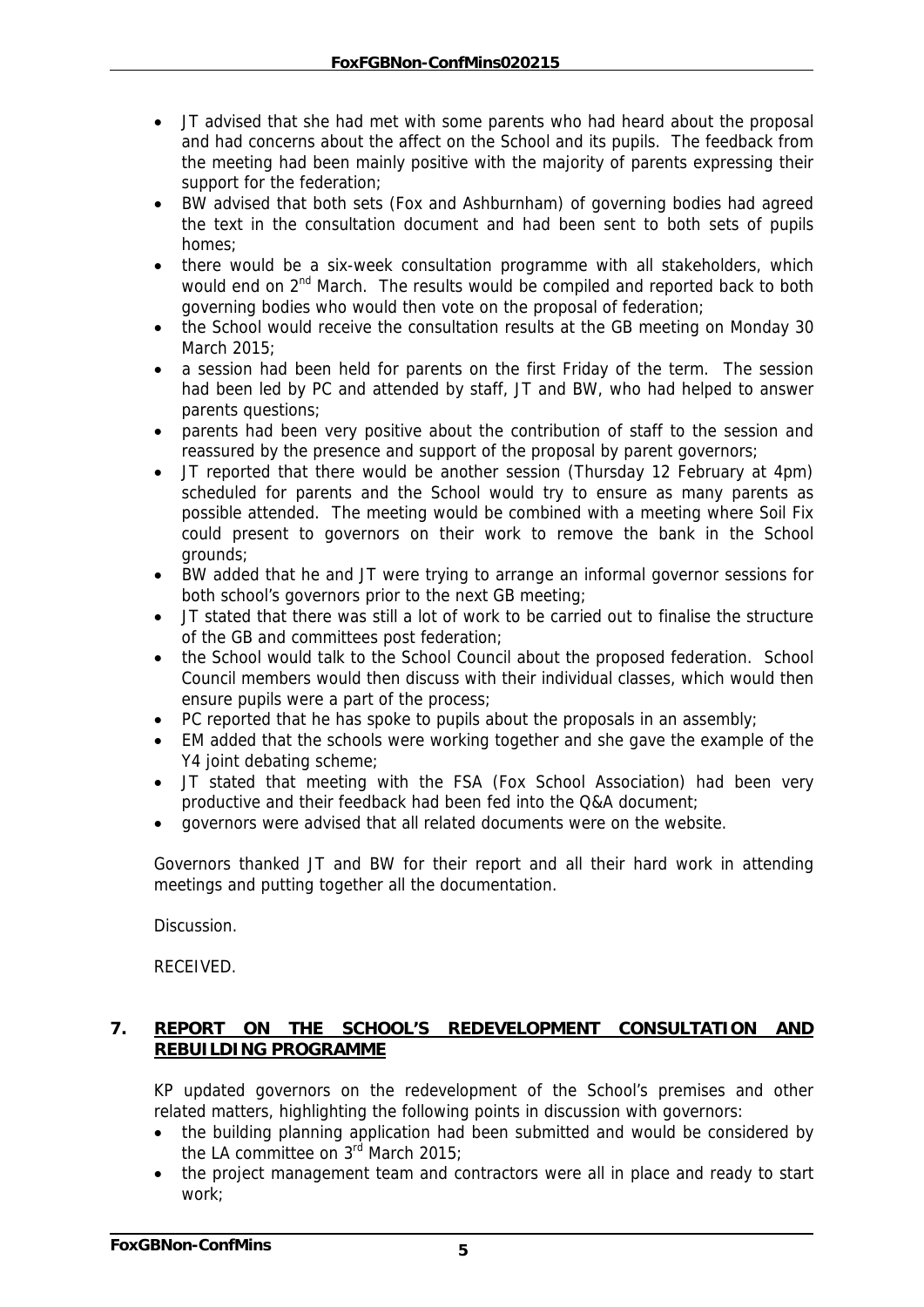- the different parties involved in the building programme were in discussions on how best to phase the work. Galliford Try were looking into phasing ideas and would present back their suggestions to the School;
- Soil Fix would meet with the parent body to inform and answer any queries about the removal of bank. The purpose of the meeting would be to allay any concerns parents had about the handling of any asbestos during the removal;
- the next stage would see the playground equipment being removed (February halfterm);
- ADS advised governors that the cost to remove the equipment was £19,000. PC responded that the process was very involved and complicated, hence the high cost however the School hoped to reduce the cost to £10,000. Another school had requested use of the equipment during the rebuild and the School would be seeking a contribution from the School and the LA had agreed to contribute £4999.00;
- KP stated the proposed portacabins from the LA would mean there was more space in the north playground than previously thought which was very positive;
- PC informed that the work on the outside toilet blocks would be carried out over the summer holidays;
- PC concluded that the School was hoping to use the rebuilding programme in teaching and learning in the School and were looking into curriculum links at the present time.

**Discussion** 

RECEIVED.

# **8. REVIEW OF THE SIP**

Governors were referred by PC to the pre-circulated mid year SIP review and the following points were highlighted in discussion:

- the report was written under the areas inspected by Ofsted and was a short style self-evaluation and included comments made in the monitoring and evaluation of the SIP;
- the green sections were completed, yellow was ongoing and red was not yet complete. The vast majority of actions were highlighted yellow and green;
- ADS asked how the mixed ability Maths teaching was working in Y4 and 6 and why the School was not doing the same in Y5. PC reported that the decision to set pupils in Y5 was cohort specific. All other pupils from Y3—Y6 had been successfully changed over to mixed ability teaching in Maths and it was working well. The School had conducted a pupil survey and 78% of pupils had been in favour of the change and it seemed to be good for the majority of pupil's self-esteem;
- KP asked if the School could show they were providing enough learning opportunities for HAPS (higher attaining pupils) to extend them under the new arrangement. EM and BM advised that they had attended a conference which had covered how to extend HAPS and how to prove the extension of HAPS in all subjects;
- PC added that there had been problems within education with HAPS not being secure in their learning as they were being moved on in their learning too quickly, unlike MAPS (middle attaining pupils) who tended to be more secure in their learning;
- EM reported reviewing the Y6 mixed ability Maths lessons and ensuring there were extensions for HAPS to move onto once secure in the class learning;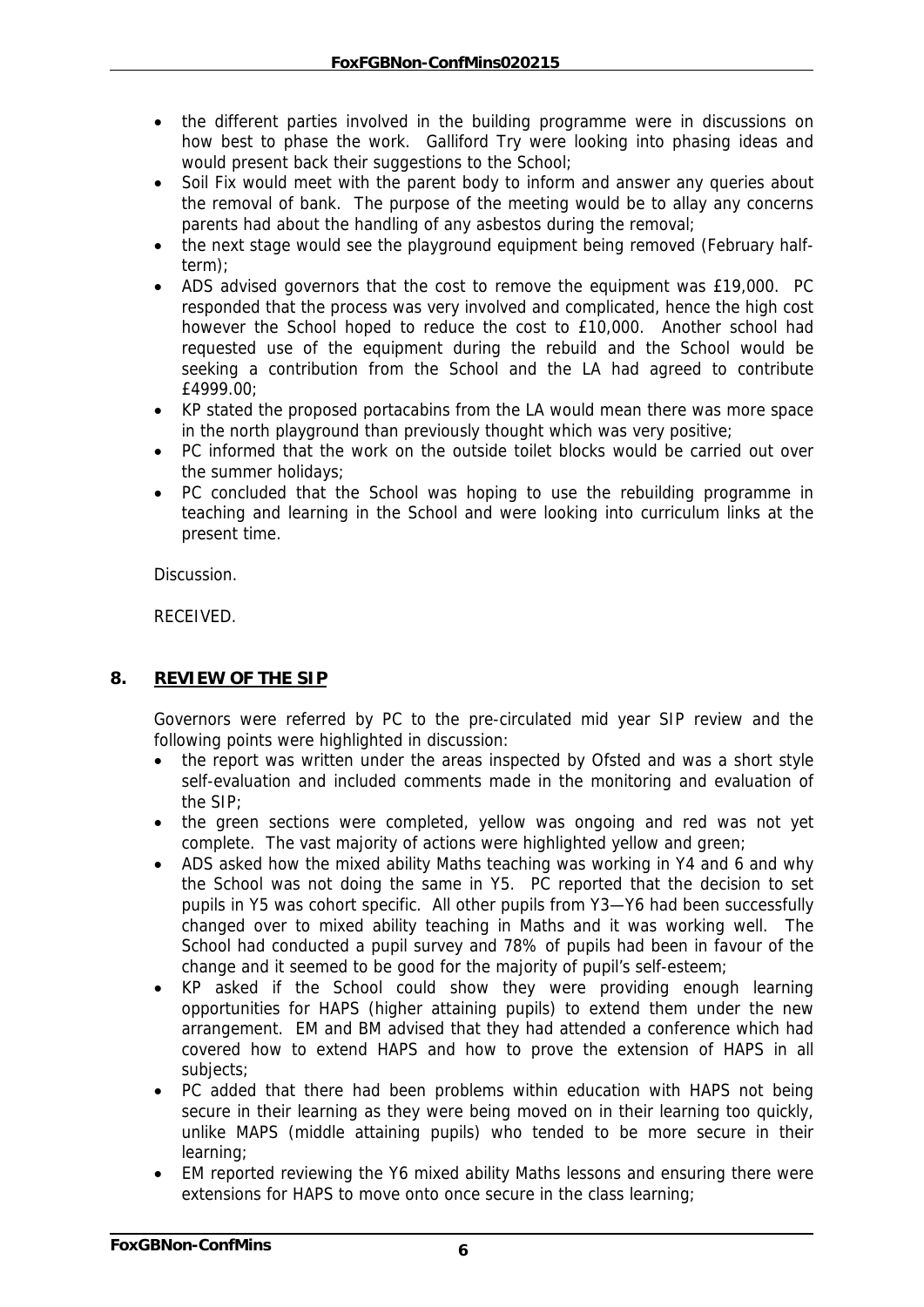- BM added that the new approach aligned more closely with the Shanghai teaching and the general ambience in the mixed ability classes was more positive and generated a good team feeling in the class;
- EM advised that the School was using the Mathematics Mastery in Reception and Y1 which also used a mixed ability teaching approach;
- KP asked when the self-awareness lessons for pupils covering subjects such as sexual awareness and extremism would be covered. PC advised that some themes such as stereotyping had been covered in Y6. The School had carried out training for staff on how to recognise extremism risk and this had been sent to Ashburnham too. PREVENT had sent all school information in reference to safeguarding pupils against the risk of extremism;
- PC reported that the School actively promoted tolerance and spoke about current affairs with its pupils and PC used the weekly assemblies as opportunities to promote his further. In addition the School would be re-writing its PSHE curriculum this year in light of the new guidance issued to schools on teaching pupils British values;
- RM added that SMSC (Social, Moral, Spiritual and Cultural) guidance and teaching permeated through all activities, teaching and learning in the School;
- ADS noted that the School achieved a high percentage of pupils achieving a GLD at the end of EYFS and the overall attainment in EYFS was outstanding in 2014 and improved from the previous year. PC stated that he believed the School's EYFS and KS1 provision was excellent. He added that there had been an external moderation which had viewed the provision differently to the School's selfevaluation however views on EYFS teaching and assessment could vary substantially;
- PC responded to JT's questions on the School's methodology in comparison to other views. PC advised that the School consolidated and ensured pupil's learning was secure in Reception instead of moving on too quickly. He added that this ensure that pupil's were then ready for KS1 and that they attained highly by the end of KS1 and then subsequently KS2. He stated the aim was to get the majority of pupils to a GLD across all areas by the end of Reception;
- PC responded to governors questions about staggered entry for younger pupils and the impact on attainment. He stated that summer born pupils would generally attain lower than their peers at the end of EYFS and KS1 regardless of when they started school;
- governors were advised that the documents was a combined SIP and SEF and the final version for the year would be tabled in the second summer term GB meeting;
- governors thanked PC for the document and stated it was very clear, comprehensive and thorough.

Discussion.

RECEIVED.

# **9. GOVERNING BODY**

# **A) Governor Appointments or Leavers**

None since the last meeting.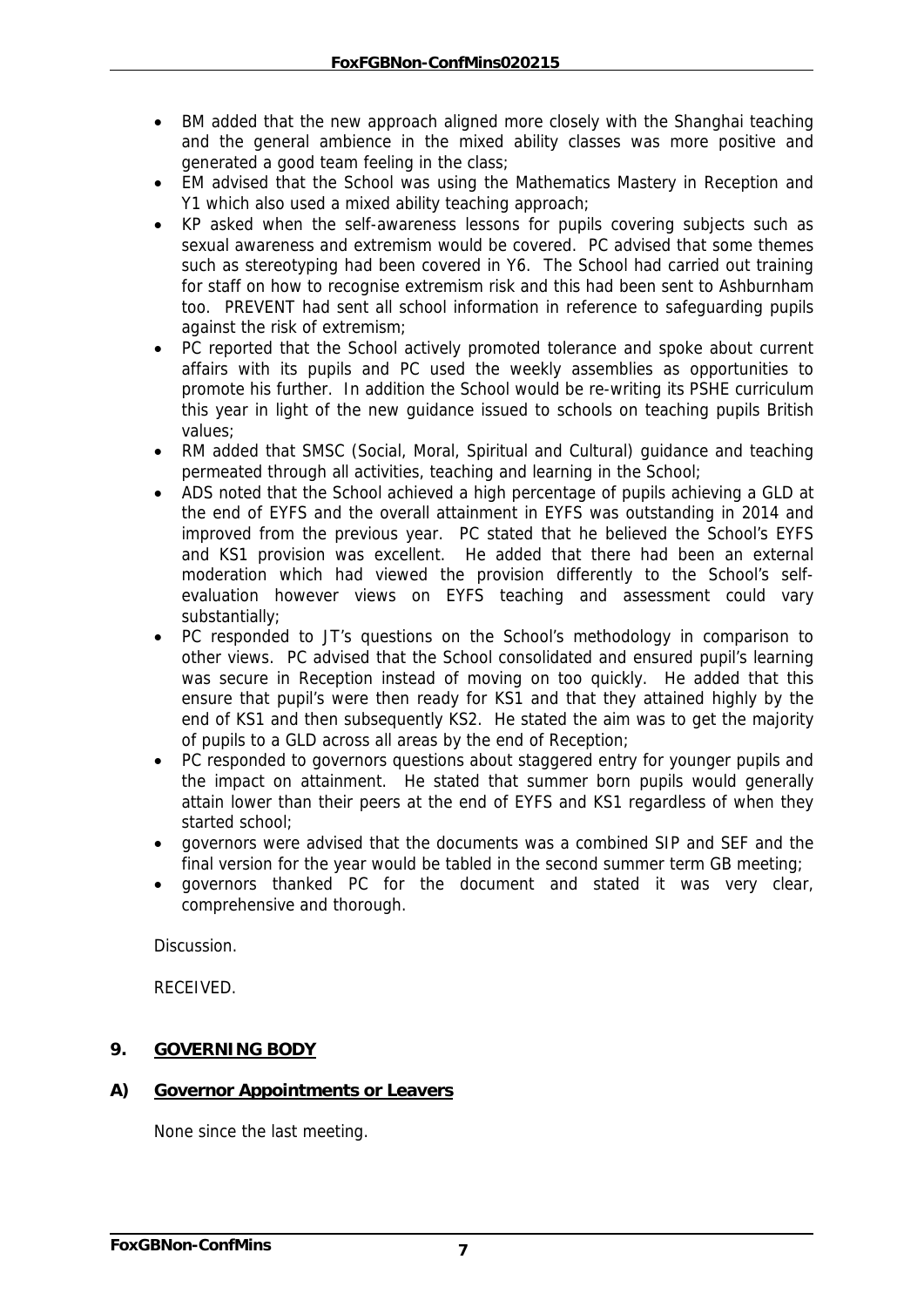#### **B) Current Governor Vacancies**

1 Co-Opted Governor

#### **C) Governors' Terms of Office**

No governors' terms of office due to end in the next three months.

#### **D) Report by Clerk on Governor Non-Attendance**

No issues to report.

#### **E) Governor Reports and Visits**

The following governor visits were reported:

- a) JT visited the School Council, she stated that the visit was very enjoyable and their was a discussion about the School Houses and the possibility of a school pet.
- b) JT attended the Staff Pantomime which had been brilliant and was a fantastic example to pupils. She added that she agreed that the event should be for pupils only and not for parents.
- c) A number of governors attended the School Talent Show which they all stated was very enjoyable.
- d) SA and ADS reported attending a 25 minute presentation by Uz Afzal on Mindfulness and how to include the subject in KS2 learning. The technique could be used to improve concentration and behaviour. The following points were made in discussion:
	- SA and ADS suggested that it would be very useful if Ms Afzal could present to governors;
	- PC stated that Y5 and Y6 had one half an hour lesson a week on Mindfulness with Ms Afzal and only she was allowed to teach it. The School was looking at how use the technique more in the next academic year.
	- EM added that the Ms Afzal had run a parent workshop on massage and mindfulness and the technique was proving a great success in the **School**
	- SA advised that she had observed a massage session in the classroom where pupils practiced on each other and she stated that it had been amazing.

# **F) Governor Training**

BW had attended Tri-Borough training on the role of staff and parents governors. The training focused on the role being a strategic role and not a stakeholder role.

Discussion.

RECEIVED.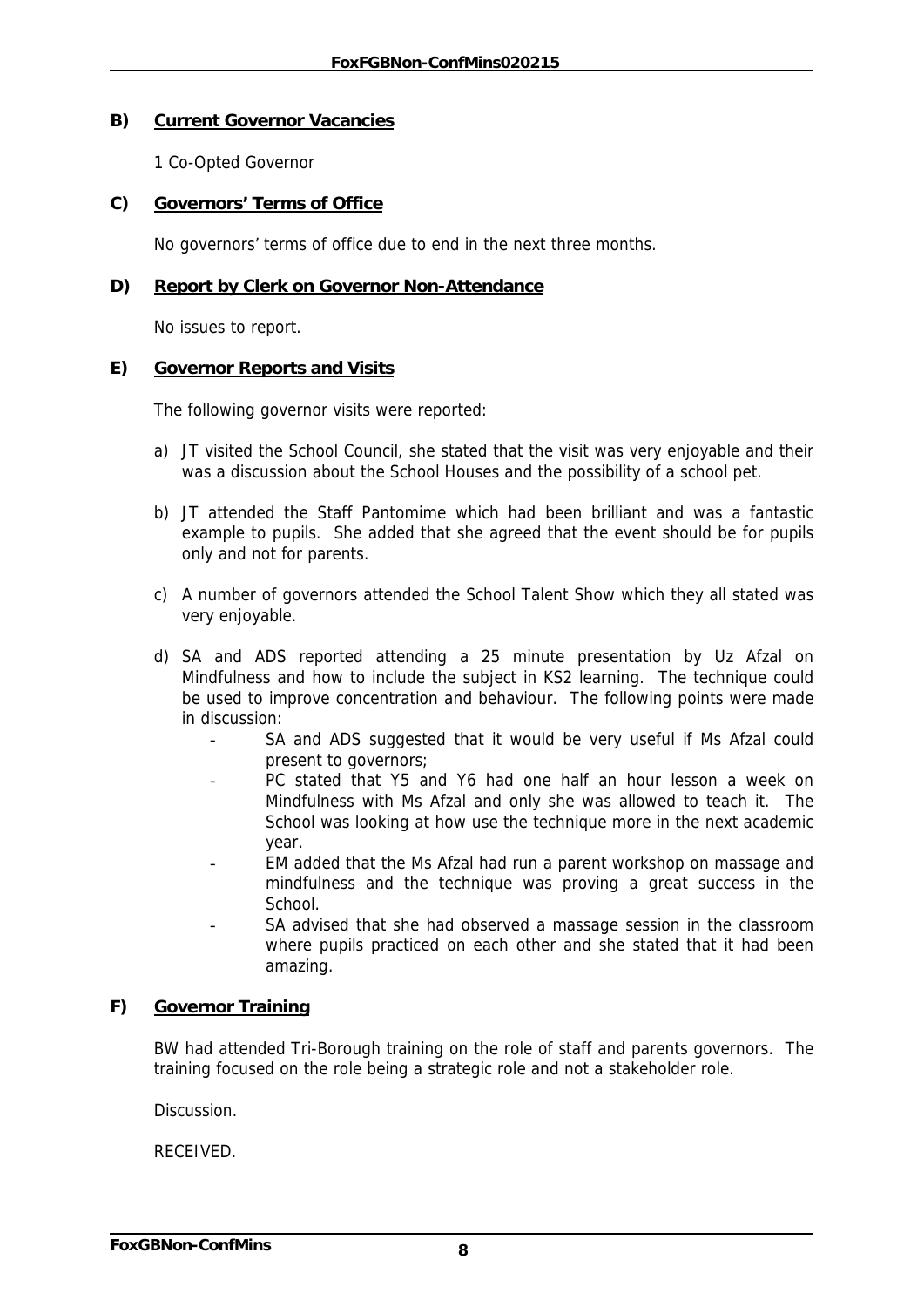#### **10. CHAIR'S ACTION**

Report by JT on Chair's action since the last meeting.

JT reported that the School had received a very strong application from a prospective governor through SGOSS. JT had responded stating that although there was a vacancies at present and their details would be kept on file due to the possible federation with Ashburnham.

Discussion.

RECEIVED.

# **11. DATES OF FUTURE GOVERNOR AND COMMITTEE MEETINGS**

Discussion.

RESOLVED: that the next round of governors' and committee meetings be held as follows:

- Second Spring Term Meeting Monday  $30<sup>th</sup>$  March 2015 at 6:00 p.m.
- First Summer Term Meeting Wednesday 20<sup>th</sup> May 2015 at 6:00 p.m.
- Second Summer Term Meeting Monday  $6<sup>th</sup>$  July 2015 at 6:00 p.m.

#### **12. ITEMS FOR FUTURE ACTION OR MEETINGS**

Discussion.

RESOLVED: that the following issues be future agenda items:

| <b>Item</b>                                                               | <b>Suggested By</b> | <b>For Meeting</b>                          |
|---------------------------------------------------------------------------|---------------------|---------------------------------------------|
| Admissions Presentation by<br>$\bullet$<br><b>Wendy Anthony</b>           | Governing body      | 30 <sup>th</sup><br>March<br>Monday<br>2015 |
| Vote on the Federation of<br>the School with Ashburnham<br>Primary School | Governing body      | 30 <sup>th</sup><br>March<br>Monday<br>2015 |
| Science Link Governor Visit<br>(AS)                                       | Governing body      | 30 <sup>th</sup><br>March<br>Monday<br>2015 |
| Humanities Link Governor<br>$\bullet$<br>Visit (SL)                       | Governing body      | 30 <sup>th</sup><br>March<br>Monday<br>2015 |
| PSHE and SMSC (JT) Link<br>٠<br><b>Governor Visit</b>                     | Governing body      | 30 <sup>th</sup><br>March<br>Monday<br>2015 |
| Modern Foreign Languages<br>$\bullet$<br>Link Governor Visit (TV)         | Governing body      | 30 <sup>th</sup><br>March<br>Monday<br>2015 |
| Redevelopment of<br>the<br>٠<br><b>School Premises</b>                    | Governing body      | 30 <sup>th</sup><br>March<br>Monday<br>2015 |